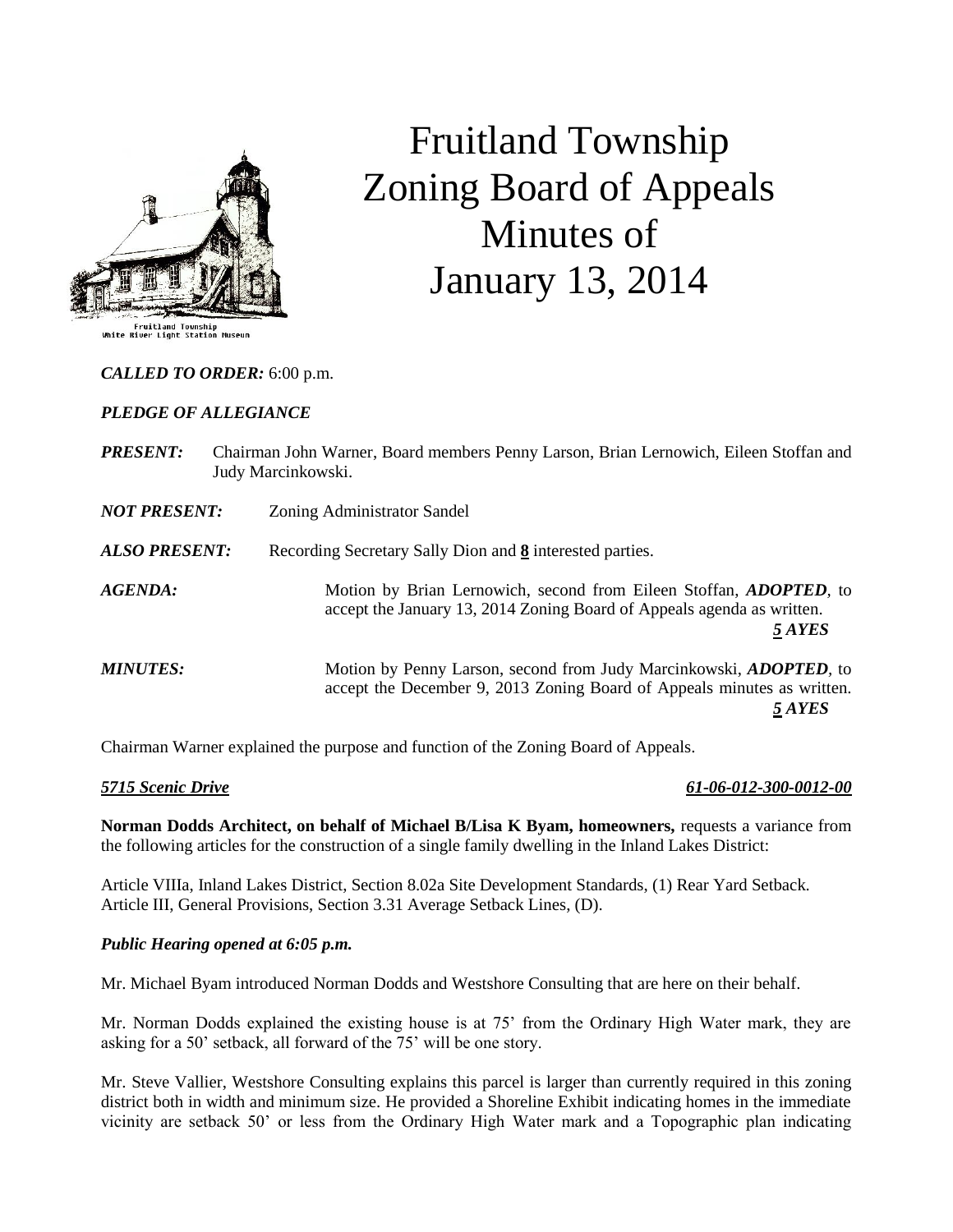# **Zoning Board of Appeals January 13, 2014 2 of 3**

buildable area is diminished by 41%. It was also referenced that the proposed lot coverage is 15% less than allowed. He believes shoreline protection is covered with the proposed plan; view will not be obstructed in any way. He believes the exhibits will show why they believe all of the variance conditions are met according to Section 19.08.

Mr. Michael Byam questions what the front, rear and side setbacks would be seeing this parcel is accessed by an easement which he would interpret as a private street because no part of the property touches Scenic Drive. The ordinance states a front setback on a residential street can be 50'. Zoning Administrator Sandel advised them this was public access; they found otherwise and provided a copy of a Warranty Deed, Schedule "A" registered with the Muskegon County Register of Deeds, Liber 1352, Page 51.

Board Member Lernowich states his home was built approximately 28 years ago and the 100' setback was adhered to, he believes ordinances have been put into place for a reason and need to be adhered to.

Chairperson Warner believes a home could be built without encroachment of any required setback.

Board Member Stoffan asked if the proposed home was being built on the same footprint, existing foundation. Mr. Steve Vallier stated no, that was not an option. She went on to ask if building the home as proposed means no damage to the critical dune. Mr. Steve Vallier stated that is correct. She stated she does not believe it should matter when existing home were built, they are already there.

Mr. Norman Dodds asked the board if they would interpret tonight if this would fall under a private street.

Chairperson Warner advised no that would have to be a separate hearing; we are dealing with the lake side which is the rear setback of a parcel so the front setback does not pertain to this variance request.

Board Member Stoffan asked what approvals they have. Mr. Norman Dodds advised they have DEQ Permit, Soil Erosion Permit Assurance Letter and Septic Permit.

Chairperson Warner doesn't believe this project has a lot to do as far as view goes; it is the encroachment on the lake. He believes approving this variance would be setting precedence.

# *Public Comment:*

**1. Joseph Dermody, 7092 Starboard Drive**, stated before tonight he didn't realize they were requesting to demolish existing home and rebuild, he almost threw the notice away with the address being on Scenic Drive, then they found it was right below their condo, he explains this is fragile environment, his view may be obstructed, asks if this is the only meeting, he would like to take the information from tonight to other condo owners, can they build outside the existing footprint.

Chairperson Warner explains this is the only meeting; a decision will be made tonight to either grant or deny the variance request as submitted.

**2. Bill Carlston, 1768 Bayview, Nexes Realty,** he sold this parcel to the Byam's and encourages the board to approve the variance as requested. It will greatly enhance values for the township.

# *Public Hearing closed at 7:22 p.m.*

# *Board Comments:*

Board Member Lernowich states he agrees this is a setback issue and the 100' setback needs to be held.